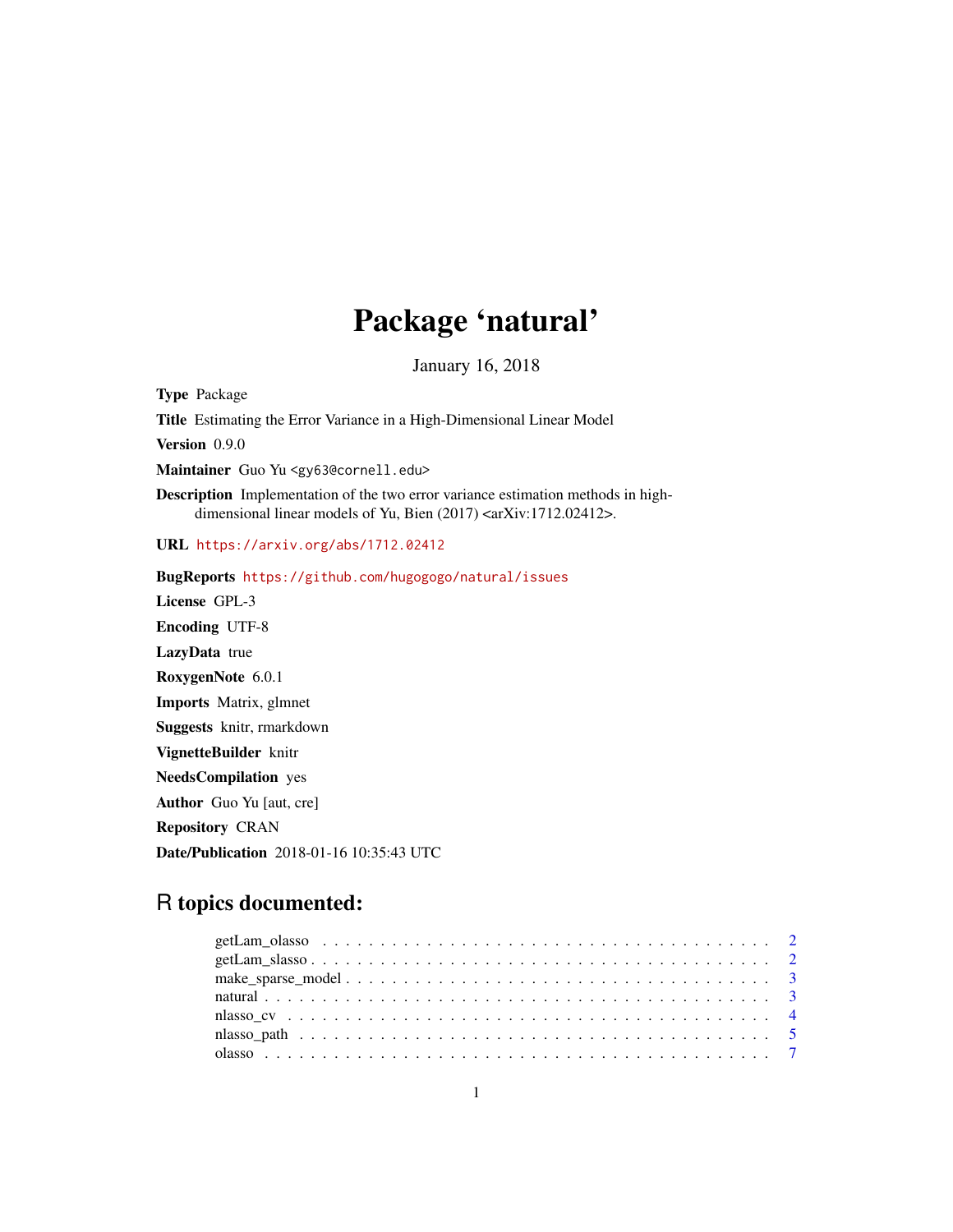# <span id="page-1-0"></span>2 getLam\_slasso

| Index | 13 |
|-------|----|

getLam\_olasso *Get the two (theoretical) values of lambdas used in the organic lasso*

# Description

Get the two (theoretical) values of lambdas used in the organic lasso

# Usage

getLam\_olasso(x)

# Arguments

x design matrix

getLam\_slasso *Get the two (theoretical) values of lambdas used in scaled lasso*

# Description

Get the two (theoretical) values of lambdas used in scaled lasso

# Usage

getLam\_slasso(n, p)

| n | number of observations |
|---|------------------------|
| D | number of features     |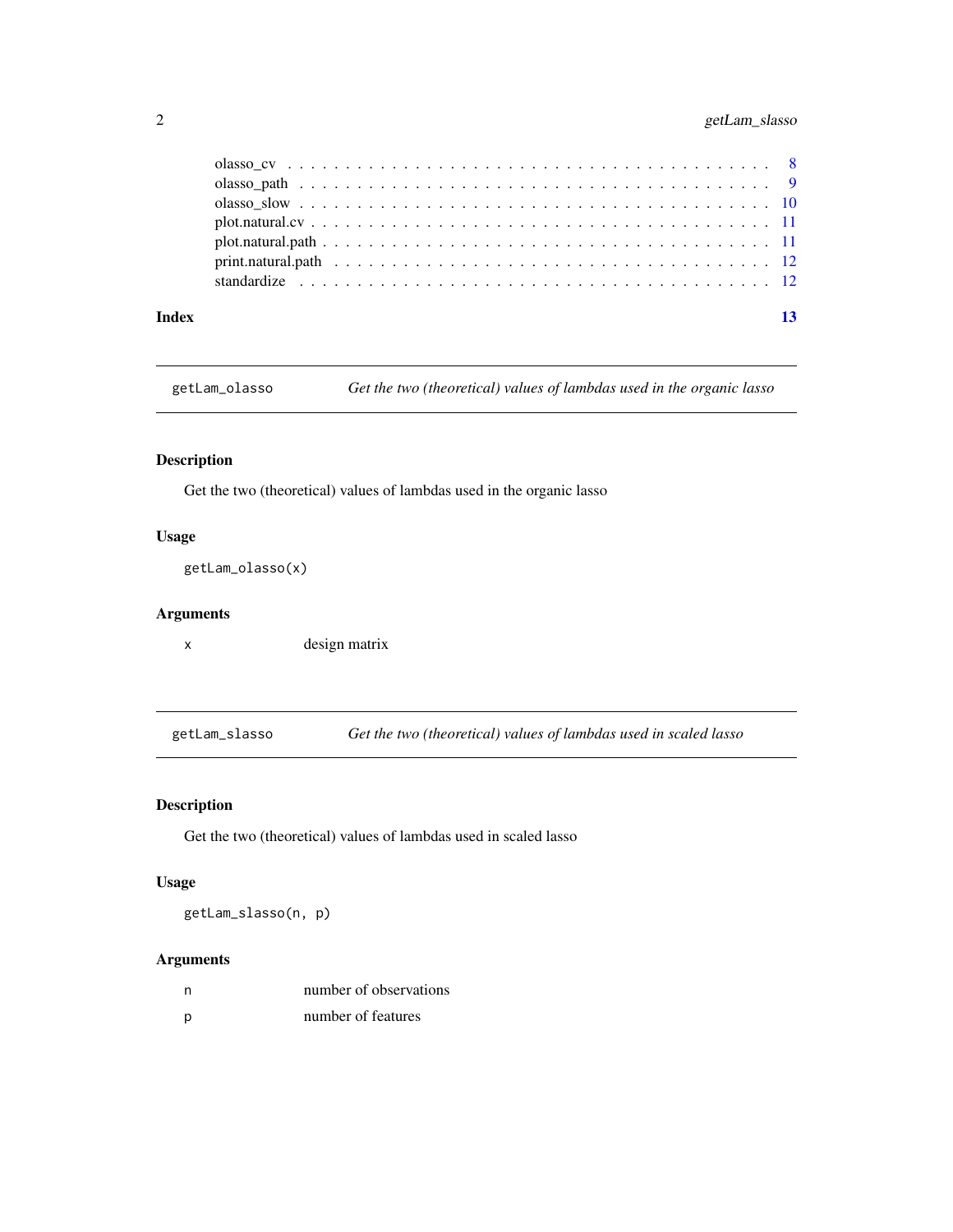<span id="page-2-0"></span>make\_sparse\_model *Generate sparse linear model and random samples*

# Description

Generate design matrix and response following linear models  $y = X\beta + \epsilon$ , where  $\epsilon N(0, \sigma^2)$ , and  $X N(0, \Sigma)$ .

#### Usage

make\_sparse\_model(n, p, alpha, rho, snr, nsim)

#### Arguments

| n     | the sample size                                                           |
|-------|---------------------------------------------------------------------------|
| p     | the number of features                                                    |
| alpha | sparsity, i.e., $n^{\alpha}$ nonzeros in the true regression coefficient. |
| rho   | pairwise correlation among features                                       |
| snr   | signal to noise ratio, defined as $\beta^T \Sigma \beta / \sigma^2$       |
| nsim  | the number of simulations                                                 |

#### Value

A list object containing:

- x: The n by p design matrix
- y: The n by nsim matrix of response vector, each column representing one replication of the simulation
- beta: The true regression coefficient vector
- sigma: The true error standard deviation

| natural |                                |  | natural: Natural and Organic lasso estimates of error variance in |  |  |
|---------|--------------------------------|--|-------------------------------------------------------------------|--|--|
|         | high-dimensional linear models |  |                                                                   |  |  |

#### Description

The package contains implementation of the two methods introduced in Yu, Bien (2017) [https:](https://arxiv.org/abs/1712.02412) [//arxiv.org/abs/1712.02412](https://arxiv.org/abs/1712.02412).

#### Details

The main functions are [nlasso\\_cv](#page-3-1), [olasso\\_cv](#page-7-1), and [olasso](#page-6-1).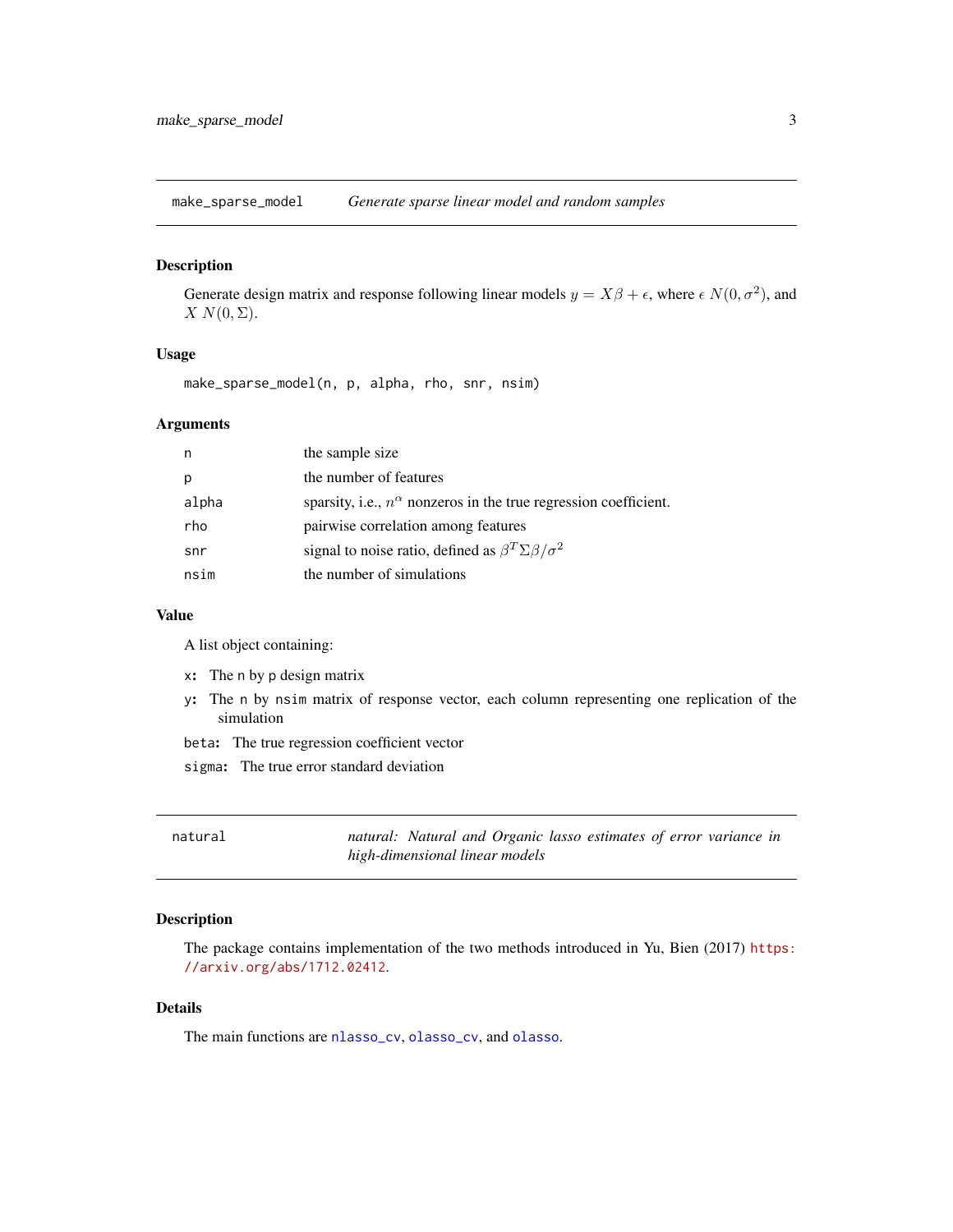<span id="page-3-1"></span><span id="page-3-0"></span>

# Description

Provide natural lasso estimate (of the error standard deviation) using cross-validation to select the tuning parameter value The output also includes the cross-validation result of the naive estimate and the degree of freedom adjusted estimate of the error standard deviation.

# Usage

```
nlasso_cv(x, y, lambda = NULL, intercept = TRUE, nlam = 100,
  flmin = 0.01, nfold = 5, foldid = NULL, thresh = 1e-08,
  glmnet_output = NULL)
```
#### Arguments

| x             | An n by p design matrix. Each row is an observation of p features.                                                                                                                                                                                                                                                                                                           |
|---------------|------------------------------------------------------------------------------------------------------------------------------------------------------------------------------------------------------------------------------------------------------------------------------------------------------------------------------------------------------------------------------|
| У             | A response vector of size n.                                                                                                                                                                                                                                                                                                                                                 |
| lambda        | A user specified list of tuning parameter. Default to be NULL, and the program<br>will compute its own lambda path based on nlam and flmin.                                                                                                                                                                                                                                  |
| intercept     | Indicator of whether intercept should be fitted. Default to be TRUE.                                                                                                                                                                                                                                                                                                         |
| nlam          | The number of lambda values. Default value is 100.                                                                                                                                                                                                                                                                                                                           |
| flmin         | The ratio of the smallest and the largest values in lambda. The largest value in<br>lambda is usually the smallest value for which all coefficients are set to zero.<br>Default to be 1e-2.                                                                                                                                                                                  |
| nfold         | Number of folds in cross-validation. Default value is 5. If each fold gets too<br>view observation, a warning is thrown and the minimal $nfold = 3$ is used.                                                                                                                                                                                                                 |
| foldid        | A vector of length n representing which fold each observation belongs to. De-<br>fault to be NULL, and the program will generate its own randomly.                                                                                                                                                                                                                           |
| thresh        | Threshold value for underlying optimization algorithm to claim convergence.<br>Default to be 1e-8.                                                                                                                                                                                                                                                                           |
| glmnet_output | Should the estimate be computed using a user-specified output from cv.glmnet.<br>If not NULL, it should be the output from cv.glmnet call with standardize = TRUE<br>and keep = TRUE, and then the arguments lambda, intercept, nlam, flmin,<br>nfold, foldid, and thresh will be ignored. Default to be NULL, in which case<br>the function will call cv.glmnet internally. |

### Value

A list object containing:

n and p: The dimension of the problem.

lambda: The path of tuning parameter used.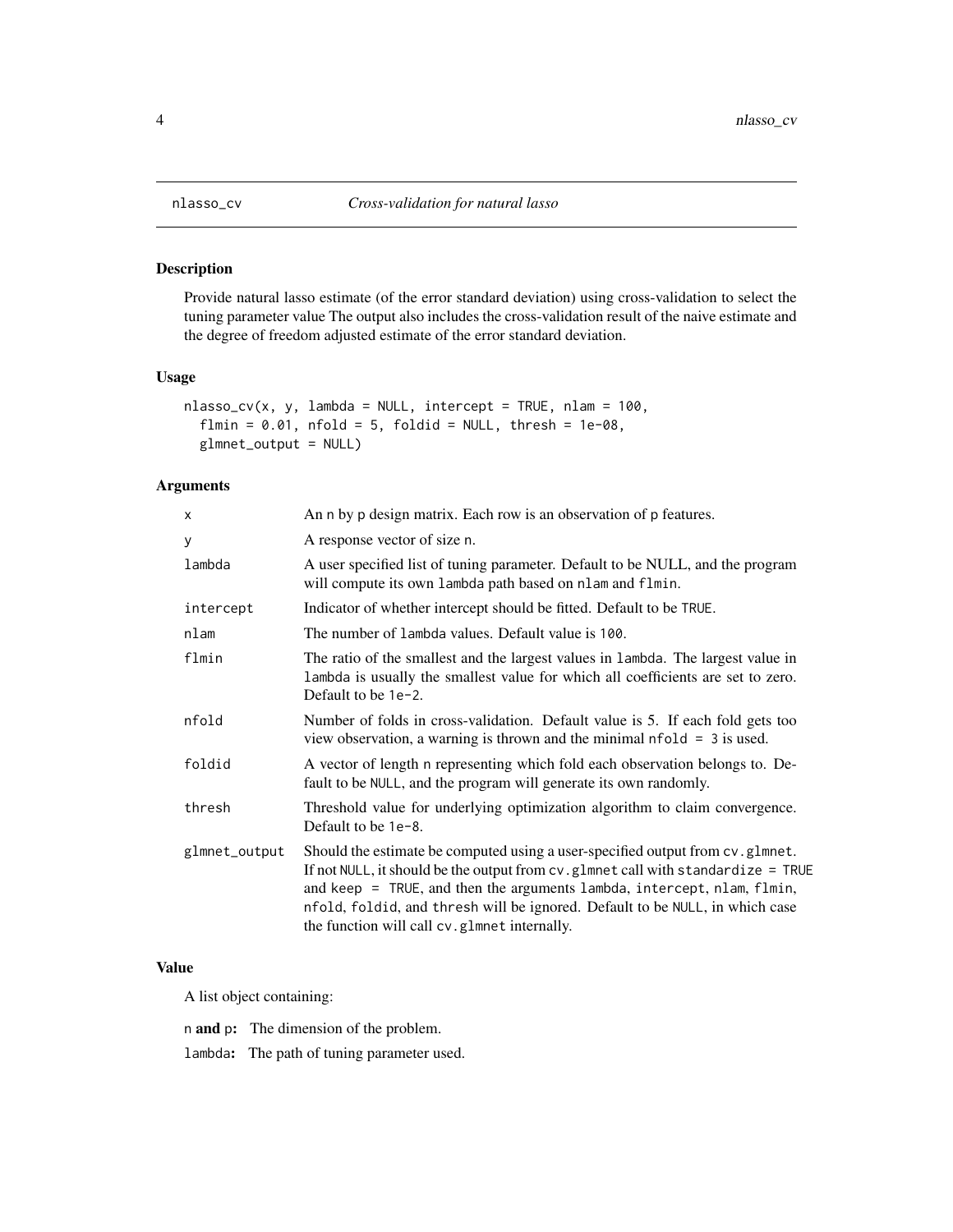- <span id="page-4-0"></span>beta: Estimate of the regression coefficients, in the original scale, corresponding to the tuning parameter selected by cross-validation.
- a0: Estimate of intercept
- mat\_mse: The estimated prediction error on the test sets in cross-validation. A matrix of size nlam by nfold. If glmnet\_output is not NULL, then mat\_mse will be NULL.
- cvm: The averaged estimated prediction error on the test sets over K folds.
- cvse: The standard error of the estimated prediction error on the test sets over K folds.
- ibest: The index in lambda that attains the minimal mean cross-validated error.
- foldid: Fold assignment. A vector of length n.
- nfold: The number of folds used in cross-validation.
- sig\_obj: Natural lasso estimate of standard deviation of the error, with the optimal tuning parameter selected by cross-validation.
- sig\_obj\_path: Natural lasso estimates of standard deviation of the error. A vector of length nlam.
- sig\_naive: Naive estimates of the error standard deviation based on lasso regression, i.e.,  $||y \overrightarrow{y}|| \times \overrightarrow{y}||$  $X\hat{\beta}||_2/\sqrt{n}$ , selected by cross-validation.
- sig\_naive\_path: Naive estimate of standard deviation of the error based on lasso regression. A vector of length nlam.
- sig\_df: Degree-of-freedom adjusted estimate of standard deviation of the error, selected by crossvalidation. See Reid, et, al (2016).
- sig\_df\_path: Degree-of-freedom adjusted estimate of standard deviation of the error. A vector of length nlam.
- type: whether the output is of a natural or an organic lasso.

#### See Also

#### [nlasso\\_path](#page-4-1)

#### Examples

```
set.seed(123)
sim \le make_sparse_model(n = 50, p = 200, alpha = 0.6, rho = 0.6, snr = 2, nsim = 1)
nl\_cv \leftarrow nlasso\_cv(x = sim$x, y = sim$y[, 1])
```
<span id="page-4-1"></span>nlasso\_path *Fit a linear model with natural lasso*

#### Description

Calculate a solution path of the natural lasso estimate (of error standard deviation) with a list of tuning parameter values. In particular, this function solves the lasso problems and returns the lasso objective function values as estimates of the error variance:  $\hat{\sigma}_{\lambda}^2 = \min_{\beta} ||y - X\beta||_2^2/n + 2\lambda ||\beta||_1$ . The output also includes a path of naive estimates and a path of degree of freedom adjusted estimates of the error standard deviation.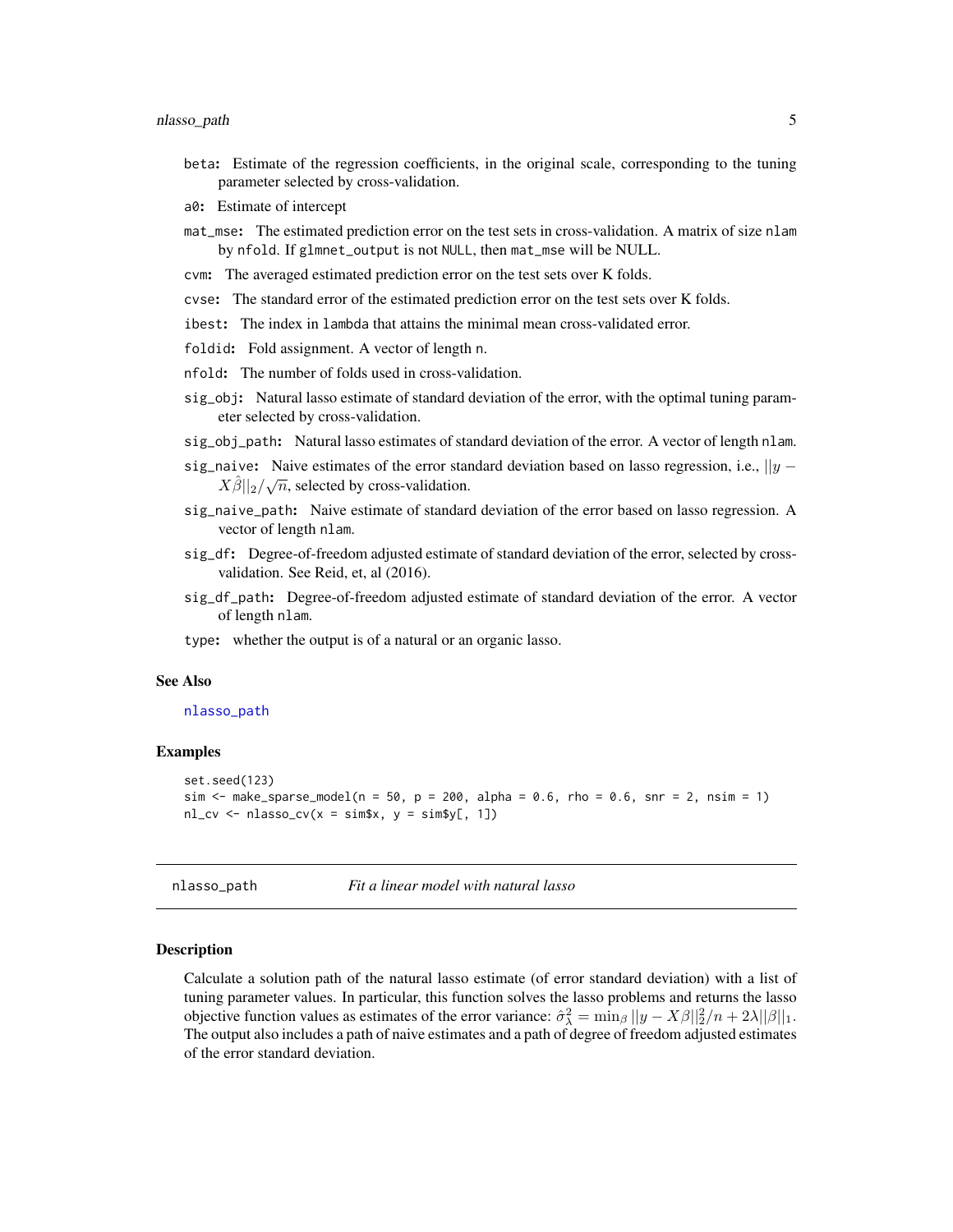#### <span id="page-5-0"></span>Usage

```
nlasso\_path(x, y, lambda = NULL, nlam = 100, film = 0.01,thresh = 1e-08, intercept = TRUE, glmnet_output = NULL)
```
# Arguments

| An n by p design matrix. Each row is an observation of p features.                                                                                                                                                                                                                                                                     |
|----------------------------------------------------------------------------------------------------------------------------------------------------------------------------------------------------------------------------------------------------------------------------------------------------------------------------------------|
| A response vector of size n.                                                                                                                                                                                                                                                                                                           |
| A user specified list of tuning parameter. Default to be NULL, and the program<br>will compute its own lambda path based on nlam and flmin.                                                                                                                                                                                            |
| The number of lambda values. Default value is 100.                                                                                                                                                                                                                                                                                     |
| The ratio of the smallest and the largest values in lambda. The largest value in<br>lambda is usually the smallest value for which all coefficients are set to zero.<br>Default to be $1e-2$ .                                                                                                                                         |
| Threshold value for the underlying optimization algorithm to claim conver-<br>gence. Default to be 1e-8.                                                                                                                                                                                                                               |
| Indicator of whether intercept should be fitted. Default to be TRUE.                                                                                                                                                                                                                                                                   |
| Should the estimate be computed using a user-specified output from glmnet. If<br>not NULL, it should be the output from glmnet call with standardize = TRUE,<br>and then the arguments lambda, nlam, flmin, thresh, and intercept will be<br>ignored. Default to be NULL, in which case the function will call glmnet inter-<br>nally. |
|                                                                                                                                                                                                                                                                                                                                        |

#### Value

A list object containing:

n and p: The dimension of the problem.

- lambda: The path of tuning parameters used.
- beta: Matrix of estimates of the regression coefficients, in the original scale. The matrix is of size p by nlam. The j-th column represents the estimate of coefficient corresponding to the j-th tuning parameter in lambda.
- a0: Estimate of intercept. A vector of length nlam.
- sig\_obj\_path: Natural lasso estimates of the error standard deviation. A vector of length nlam.
- sig\_naive\_path: Naive estimates of the error standard deviation based on lasso regression, i.e.,  $||y - X \hat{\beta}||_2 / \sqrt{n}$ . A vector of length nlam.
- sig\_df\_path: Degree-of-freedom adjusted estimate of standard deviation of the error. A vector of length nlam. See Reid, et, al (2016).
- type: whether the output is of a natural or an organic lasso.

#### See Also

[nlasso\\_cv](#page-3-1)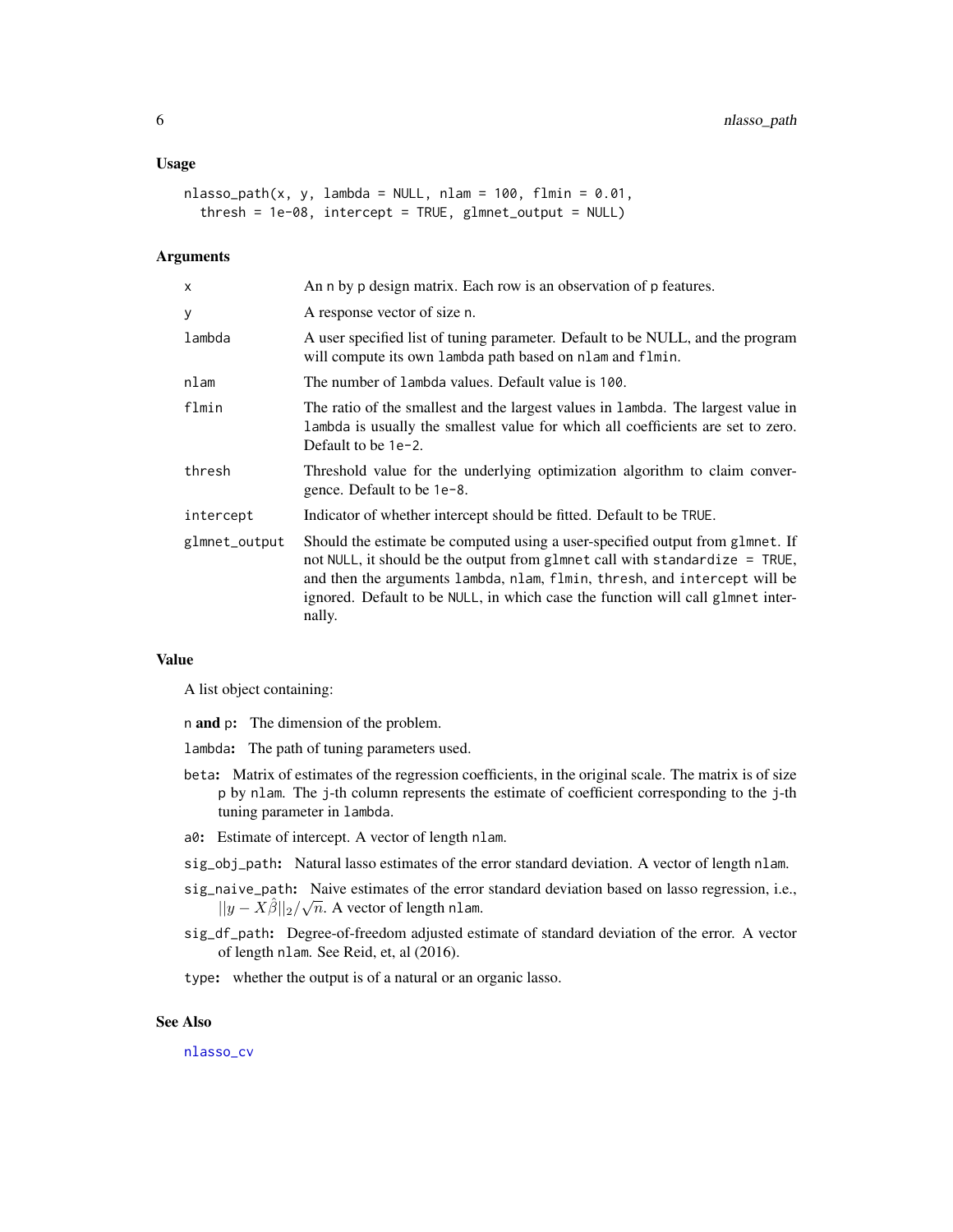#### <span id="page-6-0"></span>olasso 7

#### Examples

```
set.seed(123)
sim \le make_sparse_model(n = 50, p = 200, alpha = 0.6, rho = 0.6, snr = 2, nsim = 1)
nl<sub>-path</sub> \leq nlasso<sub>-path</sub>(x = \text{sim}\s, y = \text{sim}\sl, 1]
```
<span id="page-6-1"></span>

olasso *Error standard deviation estimation using organic lasso*

### Description

Solve the organic lasso problem  $\tilde{\sigma}_{\lambda}^2 = \min_{\beta} ||y - X\beta||_2^2/n + 2\lambda ||\beta||_1^2$  with two pre-specified values of tuning parameter:  $\lambda_1 = logp/n$ , and  $\lambda_2$ , which is a Monte-Carlo estimate of  $||X^T e||_{\infty}^2/n^2$ , where  $e$  is n-dimensional standard normal.

# Usage

 $classo(x, y, intercept = TRUE, thresh = 1e-08)$ 

#### **Arguments**

| X         | An n by p design matrix. Each row is an observation of p features.                                    |
|-----------|-------------------------------------------------------------------------------------------------------|
| V         | A response vector of size n.                                                                          |
| intercept | Indicator of whether intercept should be fitted. Default to be TRUE.                                  |
| thresh    | Threshold value for underlying optimization algorithm to claim convergence.<br>Default to be $1e-8$ . |

#### Value

A list object containing:

n and p: The dimension of the problem.

- lam\_1, lam\_2:  $log(p)/n$ , and an Monte-Carlo estimate of  $||X^T e||^2_{\infty}/n^2$ , where  $e$  is n-dimensional standard normal.
- a0\_1, a0\_2: Estimate of intercept, corresponding to lam\_1 and lam\_2.
- beta\_1, beta\_2: Organic lasso estimate of regression coefficients, corresponding to lam\_1 and lam\_2.
- sig\_obj\_1, sig\_obj\_2: Organic lasso estimate of the error standard deviation, corresponding to lam\_1 and lam\_2.

#### See Also

[olasso\\_path,](#page-8-1) [olasso\\_cv](#page-7-1)

#### Examples

```
set.seed(123)
sim <- make_sparse_model(n = 50, p = 200, alpha = 0.6, rho = 0.6, snr = 2, nsim = 1)
ol \le olasso(x = sim$x, y = sim$y[, 1])
```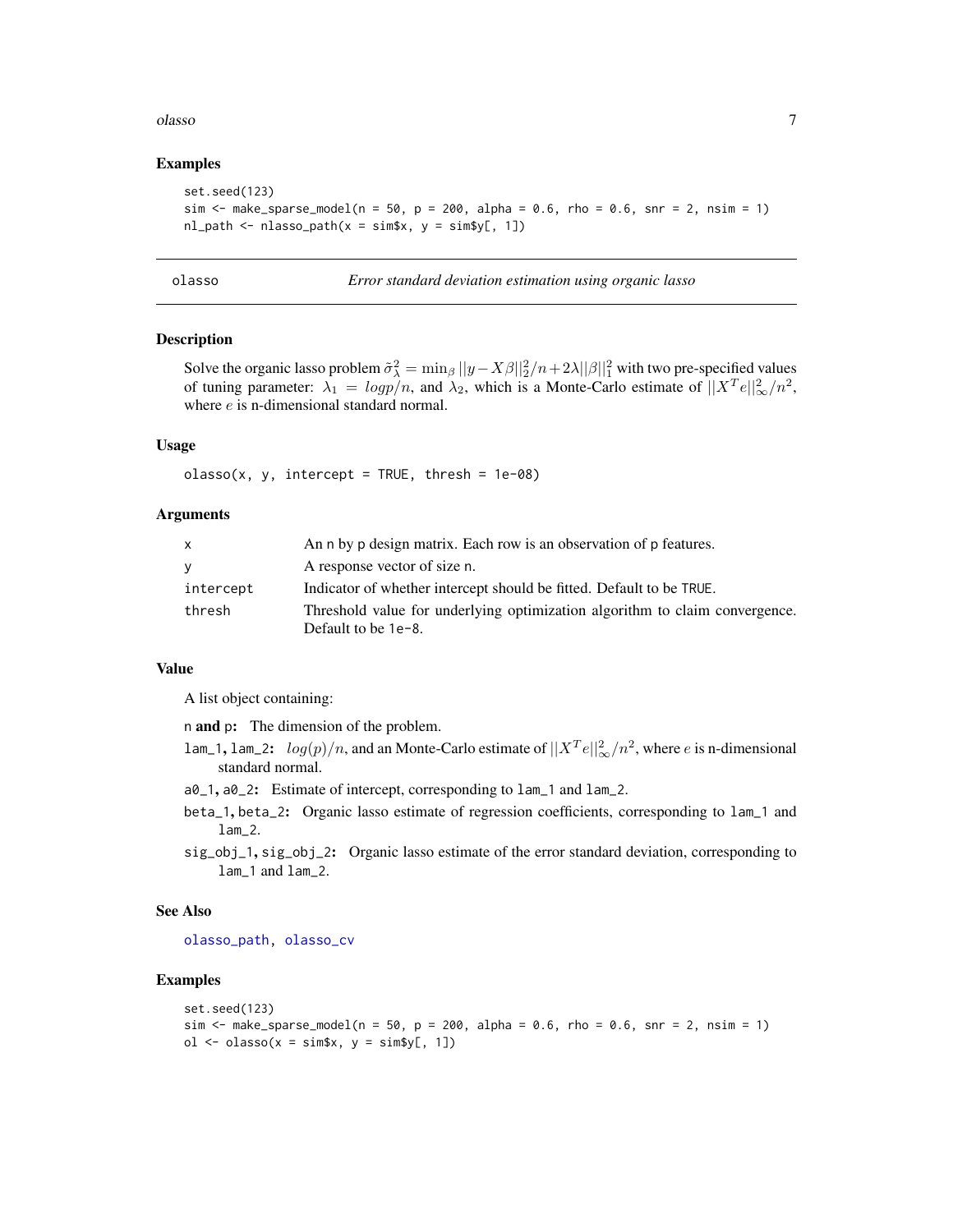<span id="page-7-1"></span><span id="page-7-0"></span>

#### Description

Provide organic lasso estimate (of the error standard deviation) using cross-validation to select the tuning parameter value

# Usage

```
classo_cv(x, y, lambda = NULL, intercept = TRUE, nlam = 100,flmin = 0.01, nfold = 5, foldid = NULL, thresh = 1e-08)
```
#### Arguments

| X         | An n by p design matrix. Each row is an observation of p features.                                                                                                                             |
|-----------|------------------------------------------------------------------------------------------------------------------------------------------------------------------------------------------------|
| У         | A response vector of size n.                                                                                                                                                                   |
| lambda    | A user specified list of tuning parameter. Default to be NULL, and the program<br>will compute its own lambda path based on nlam and flmin.                                                    |
| intercept | Indicator of whether intercept should be fitted. Default to be TRUE.                                                                                                                           |
| nlam      | The number of lambda values. Default value is 100.                                                                                                                                             |
| flmin     | The ratio of the smallest and the largest values in lambda. The largest value in<br>lambda is usually the smallest value for which all coefficients are set to zero.<br>Default to be $1e-2$ . |
| nfold     | Number of folds in cross-validation. Default value is 5. If each fold gets too<br>view observation, a warning is thrown and the minimal $nfold = 3$ is used.                                   |
| foldid    | A vector of length n representing which fold each observation belongs to. De-<br>fault to be NULL, and the program will generate its own randomly.                                             |
| thresh    | Threshold value for underlying optimization algorithm to claim convergence.<br>Default to be 1e-8.                                                                                             |

#### Value

A list object containing:

- n and p: The dimension of the problem.
- lambda: The path of tuning parameter used.
- beta: Estimate of the regression coefficients, in the original scale, corresponding to the tuning parameter selected by cross-validation.
- a0: Estimate of intercept
- mat\_mse: The estimated prediction error on the test sets in cross-validation. A matrix of size nlam by nfold
- cvm: The averaged estimated prediction error on the test sets over K folds.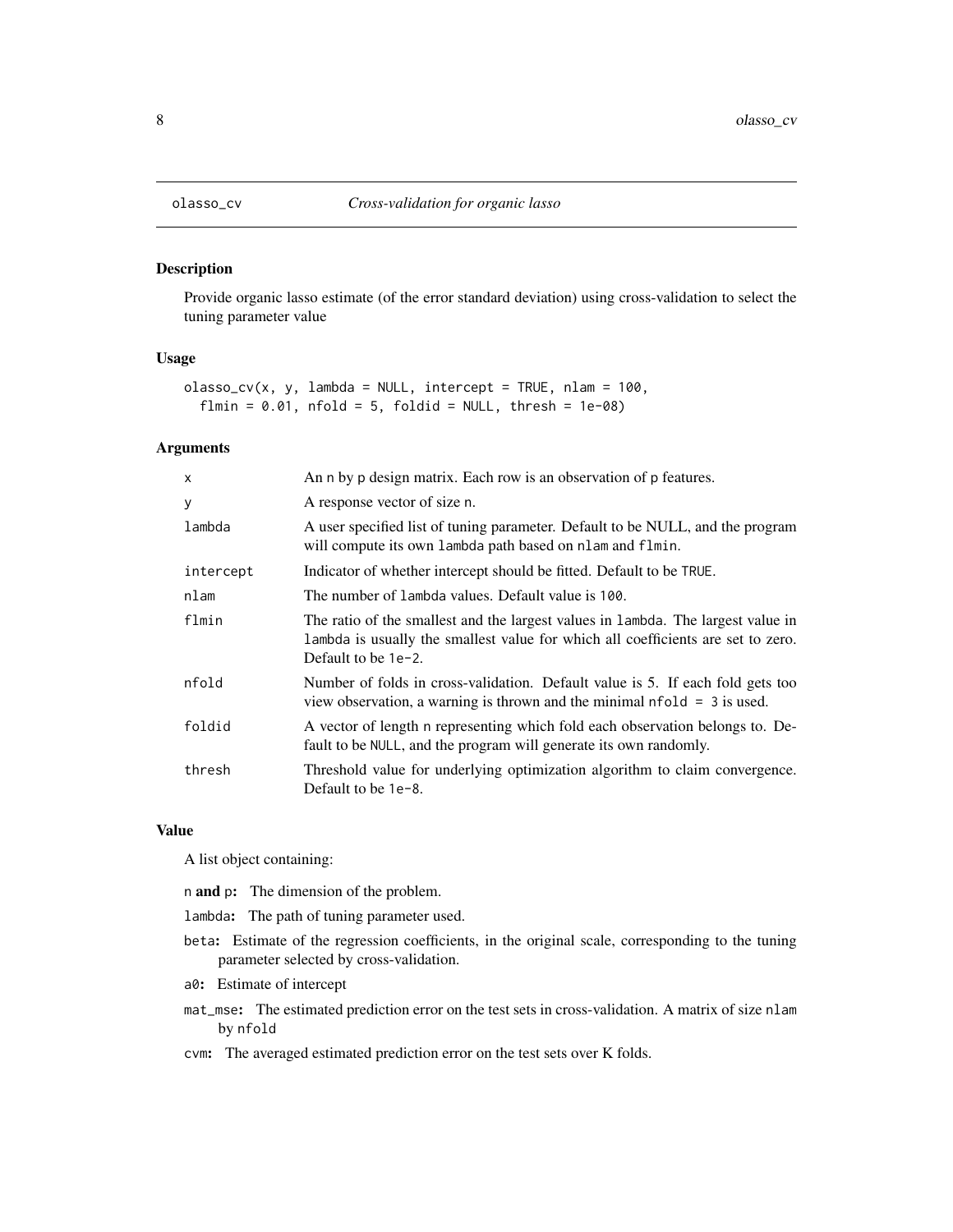# <span id="page-8-0"></span>olasso\_path 9

cvse: The standard error of the estimated prediction error on the test sets over K folds.

ibest: The index in lambda that attains the minimal mean cross-validated error.

foldid: Fold assignment. A vector of length n.

nfold: The number of folds used in cross-validation.

sig\_obj: Organic lasso estimate of the error standard deviation, selected by cross-validation.

sig\_obj\_path: Organic lasso estimates of the error standard deviation. A vector of length nlam.

type: whether the output is of a natural or an organic lasso.

#### See Also

[olasso\\_path,](#page-8-1) [olasso](#page-6-1)

#### Examples

set.seed(123) sim <- make\_sparse\_model(n = 50, p = 200, alpha = 0.6, rho = 0.6, snr = 2, nsim = 1)  $ol_c v \leftarrow olasso_c v(x = sim x, y = sim y[, 1])$ 

<span id="page-8-1"></span>

olasso\_path *Fit a linear model with organic lasso*

# **Description**

Calculate a solution path of the organic lasso estimate (of error standard deviation) with a list of tuning parameter values. In particular, this function solves the squared-lasso problems and returns the objective function values as estimates of the error variance:  $\tilde{\sigma}_{\lambda}^2 = \min_{\beta} ||y - X\beta||_2^2/n + 2\lambda ||\beta||_1^2$ .

#### Usage

```
olasso\_path(x, y, lambda = NULL, nlam = 100, film = 0.01,thresh = 1e-08, intercept = TRUE)
```

| x         | An n by p design matrix. Each row is an observation of p features.                                                                                                                             |
|-----------|------------------------------------------------------------------------------------------------------------------------------------------------------------------------------------------------|
| У         | A response vector of size n.                                                                                                                                                                   |
| lambda    | A user specified list of tuning parameter. Default to be NULL, and the program<br>will compute its own lambda path based on nlam and flmin.                                                    |
| nlam      | The number of lambda values. Default value is 100.                                                                                                                                             |
| flmin     | The ratio of the smallest and the largest values in lambda. The largest value in<br>lambda is usually the smallest value for which all coefficients are set to zero.<br>Default to be $1e-2$ . |
| thresh    | Threshold value for underlying optimization algorithm to claim convergence.<br>Default to be 1e-8.                                                                                             |
| intercept | Indicator of whether intercept should be fitted. Default to be FALSE.                                                                                                                          |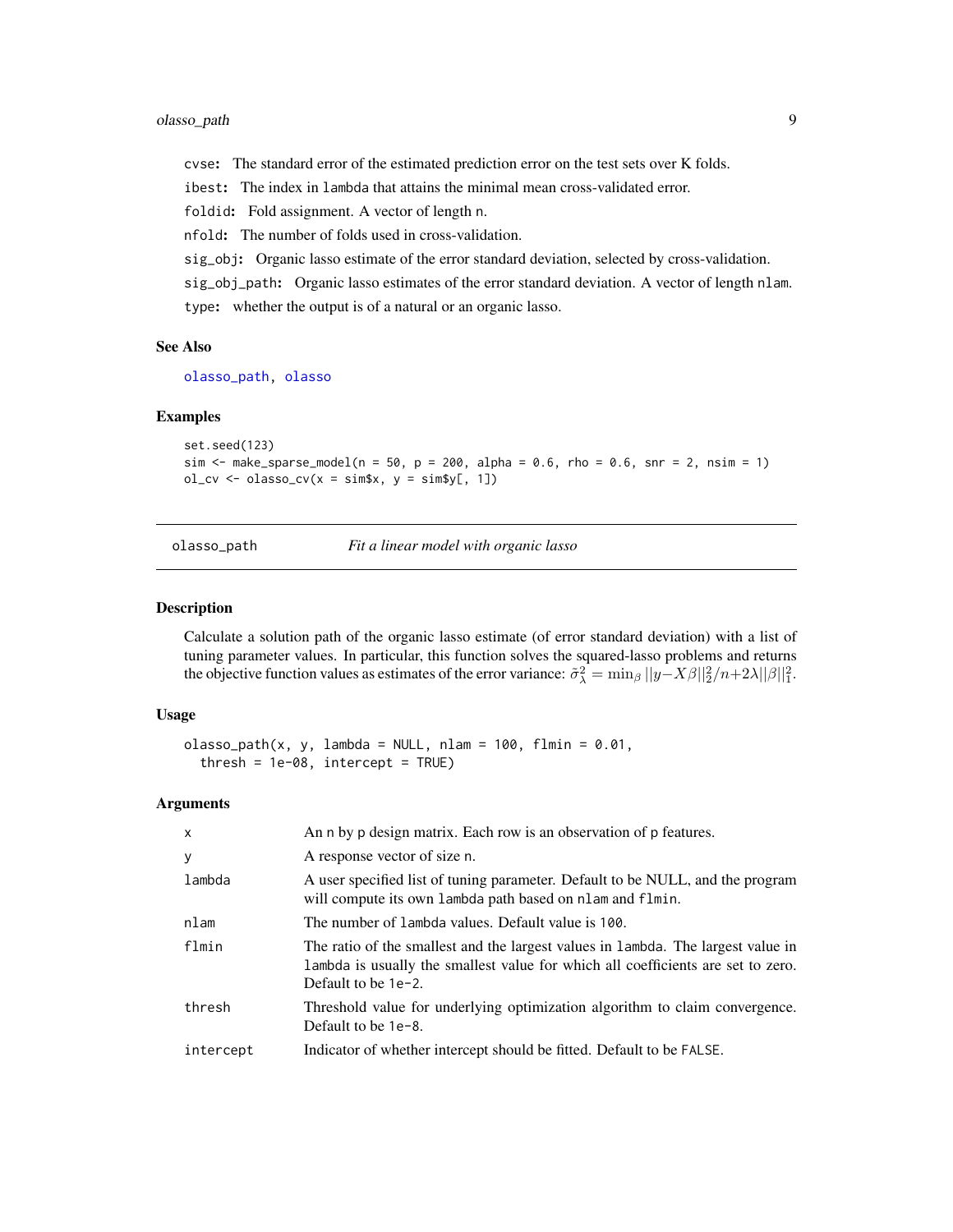#### <span id="page-9-0"></span>Details

This package also includes the outputs of the naive and the degree-of-freedom adjusted estimates, in analogy to [nlasso\\_path](#page-4-1).

#### Value

A list object containing:

- n and p: The dimension of the problem.
- lambda: The path of tuning parameter used.
- a0: Estimate of intercept. A vector of length nlam.
- beta: Matrix of estimates of the regression coefficients, in the original scale. The matrix is of size p by nlam. The j-th column represents the estimate of coefficient corresponding to the j-th tuning parameter in lambda.
- sig\_obj\_path: Organic lasso estimates of the error standard deviation. A vector of length nlam.
- sig\_naive: Naive estimate of the error standard deviation based on the squared-lasso regression. A vector of length nlam.
- sig\_df: Degree-of-freedom adjusted estimate of the error standard deviation, based on the squaredlasso regression. A vector of length nlam.
- type: whether the output is of a natural or an organic lasso.

#### See Also

[olasso,](#page-6-1) [olasso\\_cv](#page-7-1)

#### Examples

```
set.seed(123)
sim \le make_sparse_model(n = 50, p = 200, alpha = 0.6, rho = 0.6, snr = 2, nsim = 1)
ol<sub>-</sub>path <- olasso-path(x = sim$x, y = sim$y[, 1])
```

|  | olasso_slow |  |  |
|--|-------------|--|--|
|--|-------------|--|--|

Solve organic lasso problem with a single value of lambda The lambda *values are for slow rates, which could give less satisfying results*

#### Description

Solve organic lasso problem with a single value of lambda The lambda values are for slow rates, which could give less satisfying results

#### Usage

 $classo\_slow(x, y, thresh = 1e-08)$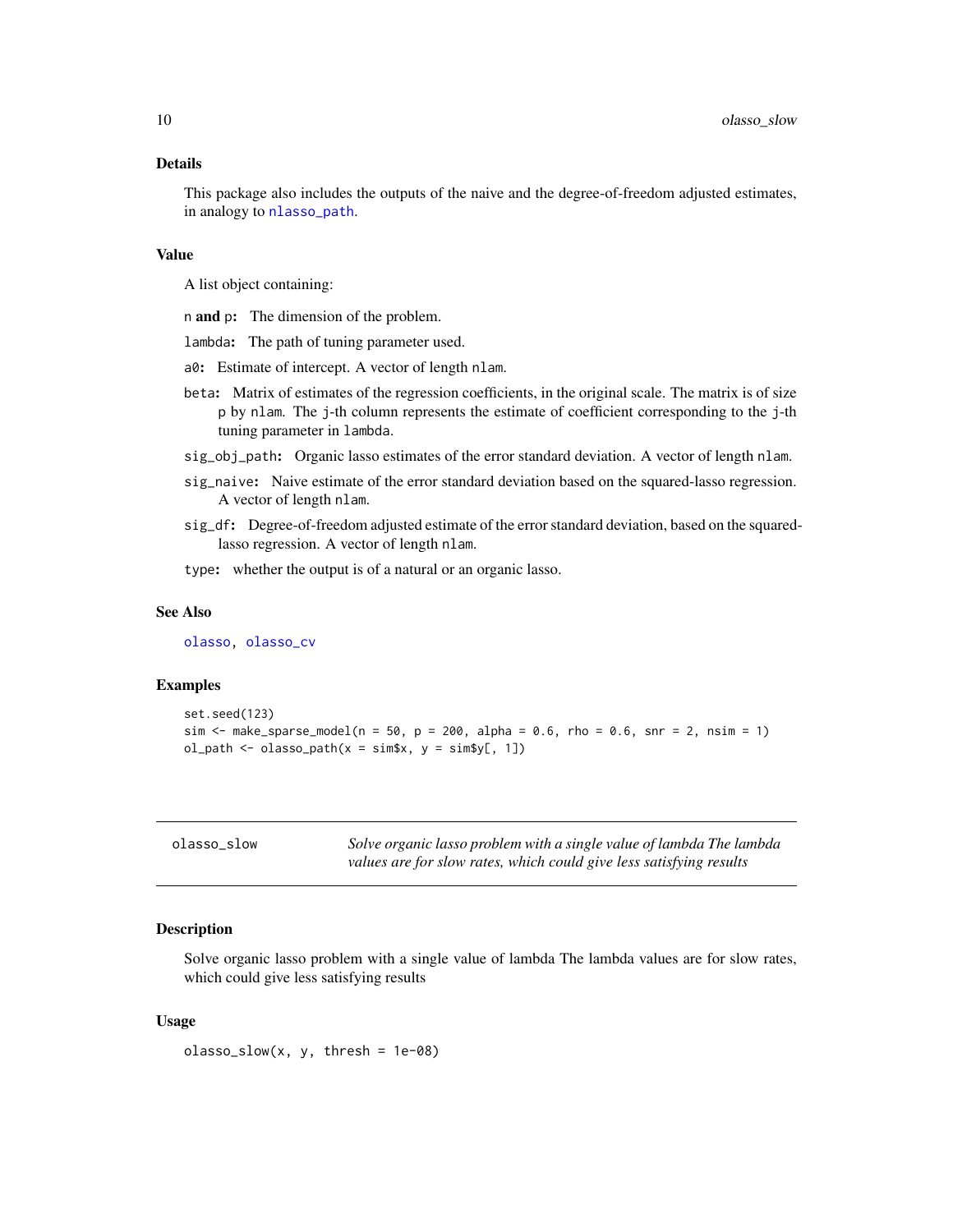# <span id="page-10-0"></span>plot.natural.cv 11

# Arguments

| $\mathsf{x}$ | An n by p design matrix. Each row is an observation of p features.                                    |
|--------------|-------------------------------------------------------------------------------------------------------|
| <b>y</b>     | A response vector of size n.                                                                          |
| thresh       | Threshold value for underlying optimization algorithm to claim convergence.<br>Default to be $1e-8$ . |

plot.natural.cv *plot a natural.cv object*

# Description

This function is adapted from the ggb R package.

# Usage

```
## S3 method for class 'natural.cv'
plot(x, \ldots)
```
# Arguments

|   | an object of class natural.cv, as returned by nlasso_cv and olasso_cv       |
|---|-----------------------------------------------------------------------------|
| . | additional argument (not used here, only for S3 generic/method consistency) |

plot.natural.path *plot a natural.path object*

# Description

This function is adapted from the ggb R package.

# Usage

```
## S3 method for class 'natural.path'
plot(x, ...)
```

|   | an object of class natural, path, as returned by nlasso_path and olasso_path |
|---|------------------------------------------------------------------------------|
| . | additional argument (not used here, only for S3 generic/method consistency)  |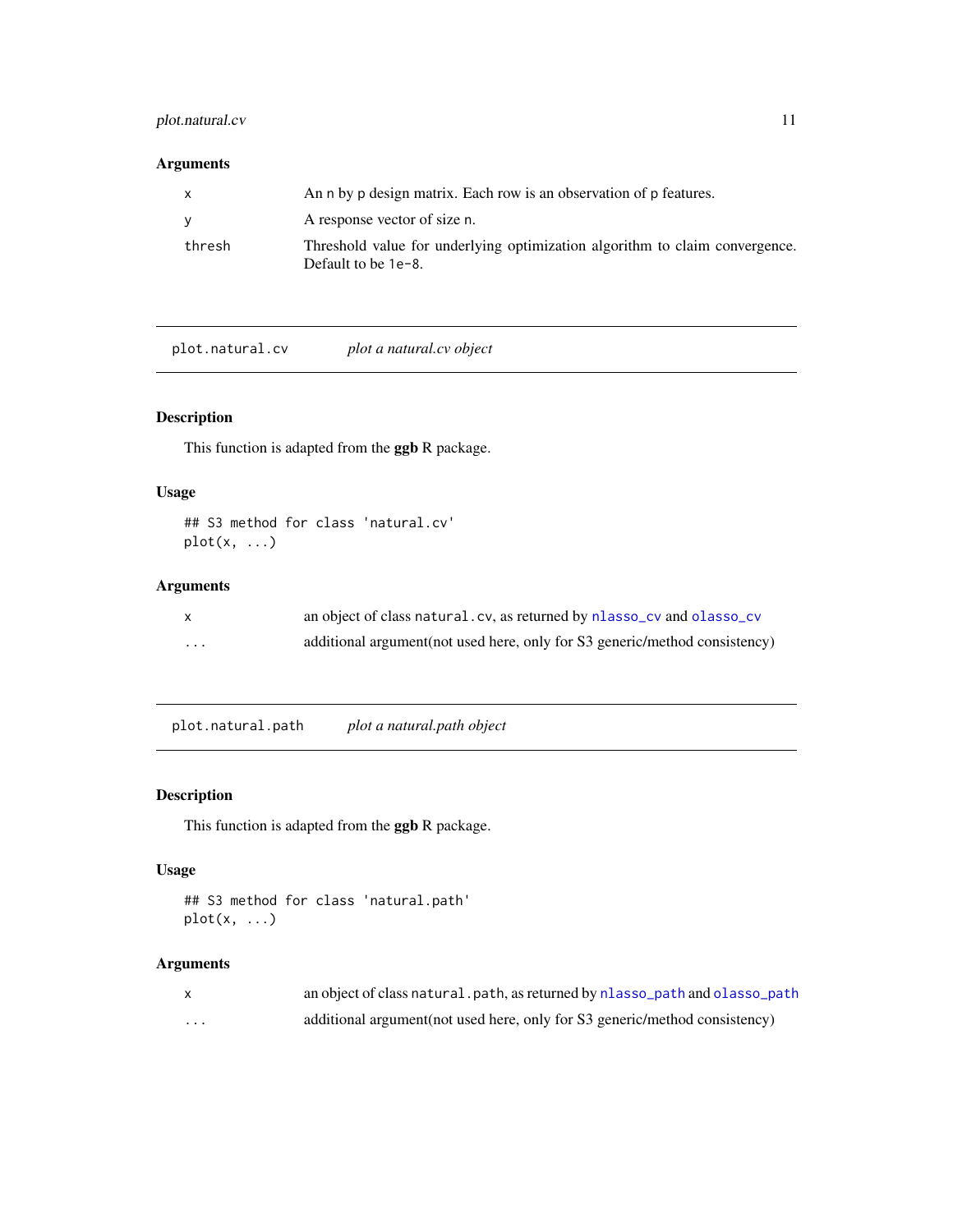# <span id="page-11-0"></span>Description

This function is adapted from the ggb R package.

# Usage

```
## S3 method for class 'natural.path'
print(x, \ldots)
```
# Arguments

|   | an object of class natural. path, as returned by nlasso_path and olasso_path |
|---|------------------------------------------------------------------------------|
| . | additional argument (not used here, only for S3 generic/method consistency)  |

| standardize | Standardize the $n - by$ - p design matrix X to have column means zero |
|-------------|------------------------------------------------------------------------|
|             | and $  X_j  _2^2 \ge n$ for all j                                      |

# Description

Standardize the n -by- p design matrix X to have column means zero and  $||X_j||_2^2$  = n for all j

# Usage

standardize(x, center = TRUE)

|        | design matrix                            |
|--------|------------------------------------------|
| center | should we set column means equal to zero |